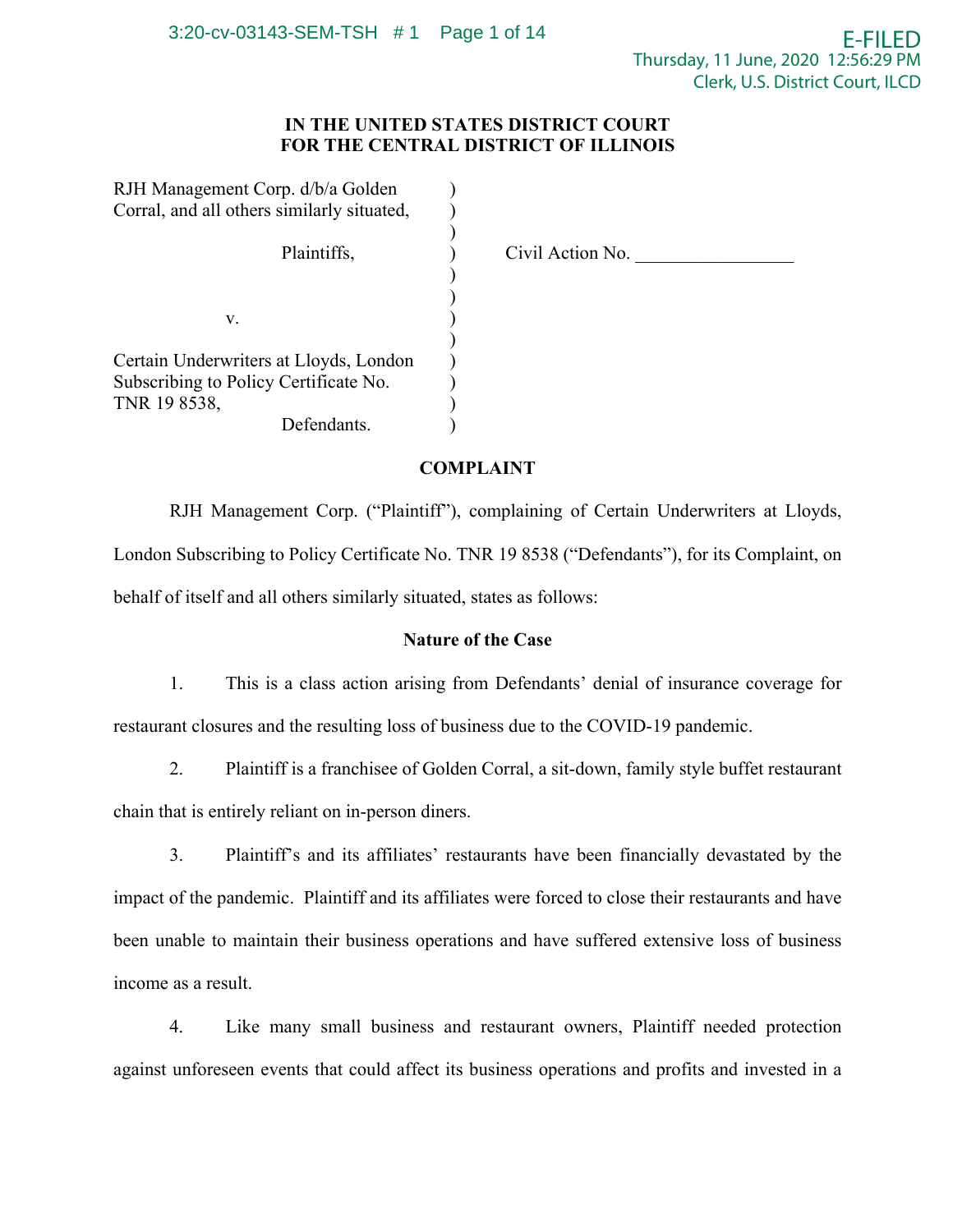#### 3:20-cv-03143-SEM-TSH # 1 Page 2 of 14

commercial insurance policy for itself and its affiliated Golden Corral franchise locations from Defendants, Policy Certificate No. TNR 19 8538 (the "Policy"), which included a Pandemic Event Endorsement ("Pandemic Endorsement"). A true and accurate copy of the Policy with the Pandemic Endorsement is attached hereto as Exhibit A and incorporated herein as if fully set forth.

5. Plaintiff paid premiums to Defendants for the Policy, and as COVID-19 forced states to close businesses, Plaintiff sought relief via the Policy and Pandemic Endorsement by submitting a claim to Defendants for Plaintiff's covered losses.

6. Instead of acknowledging that the Pandemic Endorsement covered Plaintiff's loss of business income due to the pandemic, Defendants "tentatively" denied Plaintiff's claim.

7. In denying Plaintiff's claim, Defendants wrongfully asserted that Plaintiff's losses were not due to a "Covered Disease" because, according to Defendants, SARS-CoV-2 (the virus causing the pandemic) is not a variant of the SARS virus.

8. Defendants then followed their "tentative" denial with a representation that they would "process" Plaintiff's claim "as if" it was covered under the Pandemic Endorsement, yet all the while continuing to reserve their rights to deny coverage before any actual payment on the claim is made.

9. Defendants have not withdrawn their "tentative" denial of Plaintiff's claim. Defendants have continued to reserve their rights to deny coverage. And Defendants engaged in delay tactics when they should be fully covering the claim.

10. Defendants have improperly failed to acknowledge coverage without reservation under the terms of the governing Pandemic Endorsement.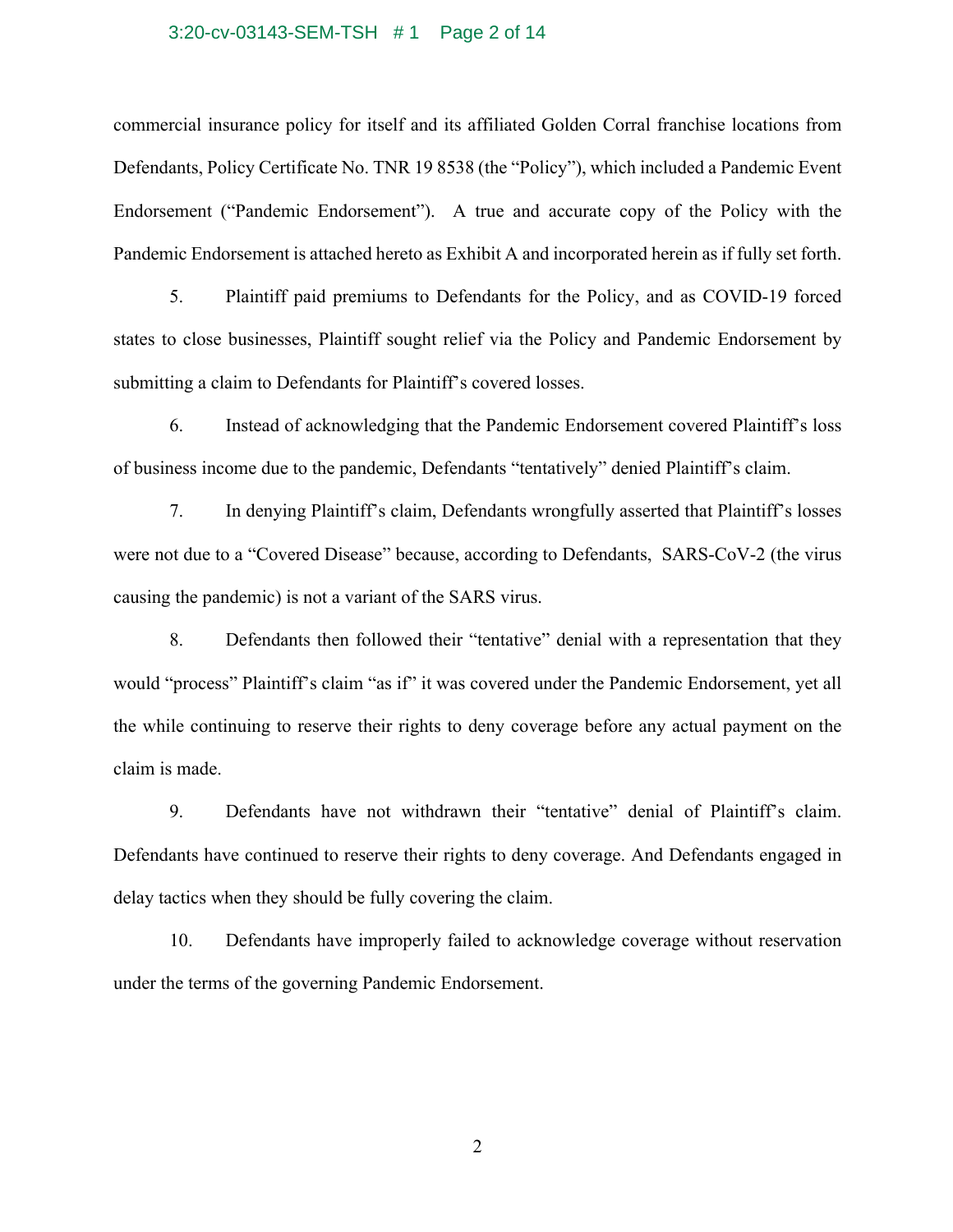11. On behalf of itself and all other businesses and restaurants insured by Defendants whose claims have been similarly denied or delayed, Plaintiff brings this action against Defendants for breach of contract.

## **The Parties**

12. Plaintiff is an Illinois corporation with its principal place of business at 1023 W. Dorian Avenue, Suite C, Springfield, Illinois, 62702. Plaintiff is a Golden Corral franchisee and operates its Golden Corral restaurant insured under the Policy and Pandemic Endorsement at 1000- 1038 LeJune Drive, Springfield, Illinois 62703. As reflected by the Policy, including the Application materials and the Covered Locations endorsement, Plaintiff obtained this insurance not only for itself but also for affiliated entities operating Golden Corral franchises at: 3908 Broadway Street, Quincy, Illinois 62301; 8215 Broadway, Merrillville, Indiana 46410; 1445 S. Lamb Boulevard, Las Vegas, Nevada 89104; 1445 W. Sunset Road, Henderson, Nevada 89104; 915 Eagle Ridge Drive, Schererville, Indiana 46375; and 3421 Clark Ln, Columbia, Missouri 65202 (collectively the "Covered Locations").

13. Upon information and belief, Defendants Certain Underwriters at Lloyds, London, are an association of underwriters and/or individual insurance companies organized and existing under the laws of a foreign sovereign (the United Kingdom, except where noted) that sold or subscribed to the insurance policy at issue. The Underwriters at Lloyds who subscribed to the policy at issue, and more specifically to the Pandemic Endorsement, consist of the following Syndicates that subscribed in the percentage amount indicated for each Syndicate: Syndicate 2623, Beazley Furlonge, for 9.11111%; Syndicate 0623, Beazley Furlonge, for 2.0%; Syndicate 2987, Brit Global Specialty USA (Brit Syndicates)(based in the US), for 4.76190%; Syndicate 2988, Brit Limited for 3.17460%; Syndicate 1084, Chaucer Syndicates Limited for 7.93651%; Syndicate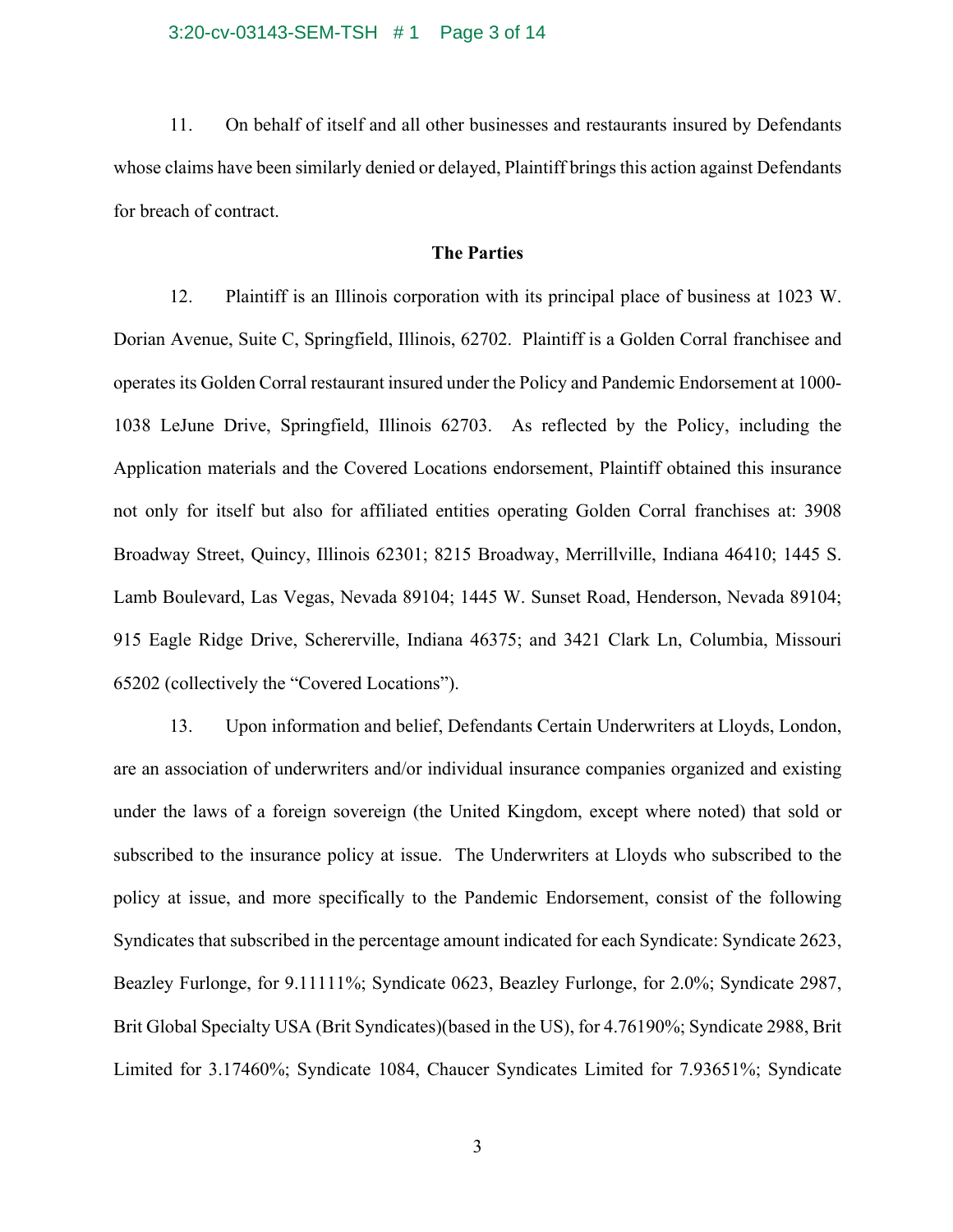#### 3:20-cv-03143-SEM-TSH # 1 Page 4 of 14

1967, W.R. Berkley (based in the US) for 7.93651%; Syndicate 0727, MJ Meacock for 1.58730%; Syndicate 1183, Talbot Underwriting for 7.93651%; Syndicate 0435, Faraday Underwriting Limited for 3.96825%; Syndicate 4141, Active Underwriter SA Button (managed by HCC Underwriting Agency, Ltd.) for 7.93651%; Syndicate 2791, Managing Agency Partners, Ltd. for 3.17460%; Syndicate 2001 MS Amlin Underwriting/MS Amlin Group for 5.95238%; Syndicate 0510, Tokio Marine Kiln Syndicates Limited for 7.93651%; Syndicate 1729, Dale Underwriting Partners for 3.96825%; Syndicate 2488, Chubb Underwriting Agencies for 1.98413%; Syndicate 1686, AXIS Managing Agency, Ltd. for 12.69842%; and Syndicate 0609, Atrium Underwriters, Ltd. for 7.93651% (all of the forgoing collectively "Underwriters at Lloyds"). Upon information and belief, the Defendants are authorized to transact, and are transacting, business in the State of Illinois, Sangamon County, and throughout the United States, through their respective agents or Appointed Representatives, including but not limited to Professional Liability Insurance Services, Inc. ("PLIS").

## **Jurisdiction and Venue**

14. This Court has subject matter jurisdiction over this action pursuant to 28 U.S.C. § 1332 because there is diversity between at least one member of the Class and at least one of the Defendants and, on information and belief, there are more than 100 members of the Class and the aggregate amount in controversy is in excess of \$5,000,000.00, exclusive of interest, attorney's fees, and costs.

15. This Court has personal jurisdiction over Defendants because they conduct business activities within the territorial confines of this judicial district and division, including insuring Plaintiff's restaurant. The insurance policy in question also contains a "Service of Suit" clause in which the Defendants contractually agreed to submit to the jurisdiction of any court of competent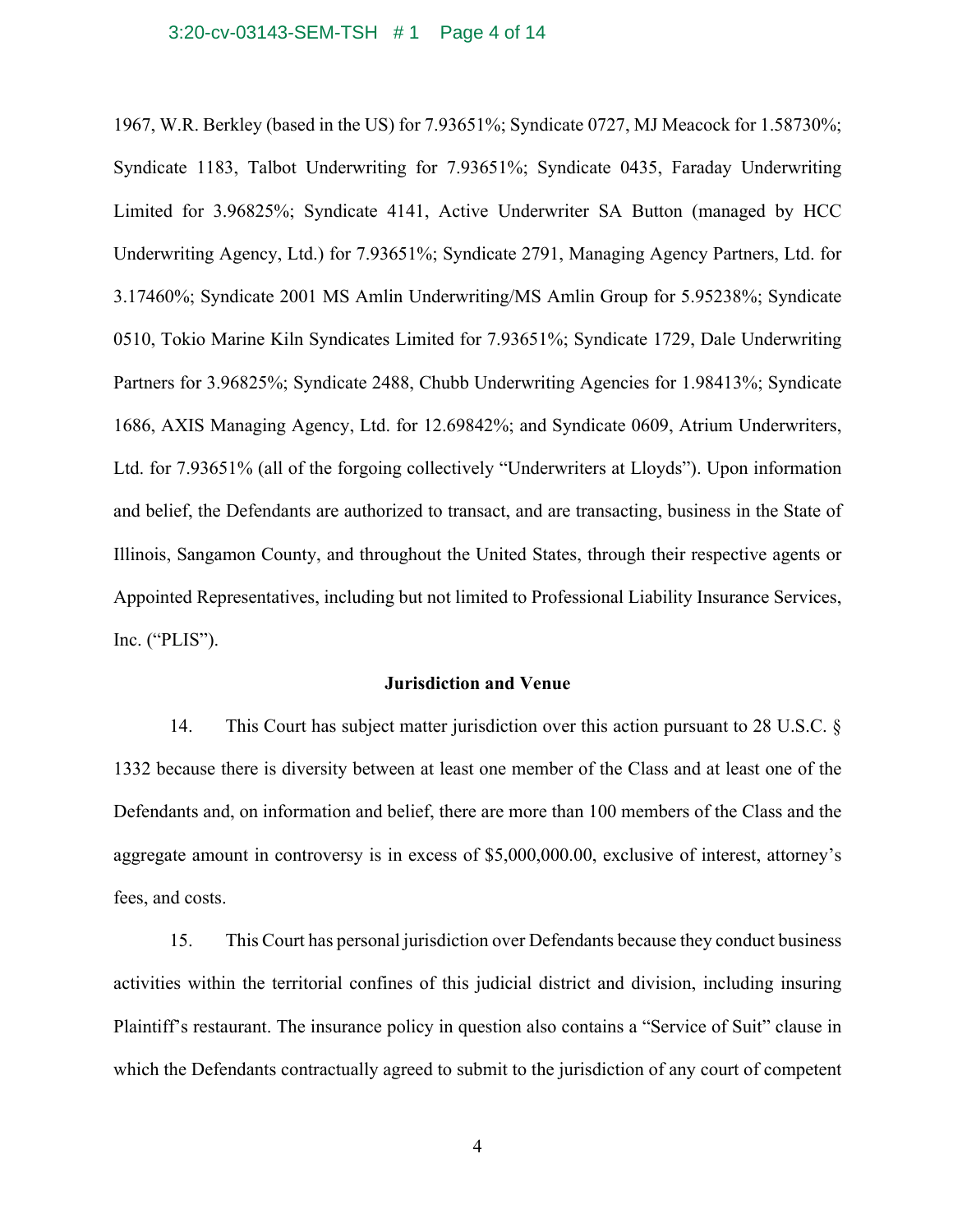#### 3:20-cv-03143-SEM-TSH # 1 Page 5 of 14

jurisdiction within the United States, and to accept service of process through the law firm of Lord, Bissel & Brook (now known as Locke Lord).

16. Venue is proper in this judicial district and division pursuant to 28 U.S.C § 1391 (a) and (b) because a substantial part of the events and omissions giving rise to this claim occurred in this district, including the sale and delivery of the insurance policy to the Plaintiff through the Defendants' agents/producer.

### **Background Factual Allegations**

17. At all relevant times, Plaintiff and its affiliates have operated a number of Golden Corral restaurants at the Covered Locations in Illinois, Indiana, Nevada, and Missouri. Golden Corral restaurants feature sit-down, dine-in buffet dining, and offer the well-known Golden Corral "endless buffet menu." Like many businesses, Plaintiff obtained business interruption insurance to cover events that could disrupt or close its business.

18. For many years the Center for Disease Control ("CDC") and the World Health Organization ("WHO") have warned about the possibility of an airborne virus that could cause a worldwide pandemic and it is a well-known public risk.

19. Since at least 2006 the insurance industry has employed various "virus exclusions," to attempt to address the risks posed by viruses, including the known risk of virus pandemics and the previous SARS, MERS and Ebola outbreaks.

20. Underwriters at Lloyd's, through PLIS, sought to exploit this gap in the coverage market by offering a Pandemic Response or Pandemic Event Endorsement as a companion to its business interruption policies issued to restaurants.

21. As explained in promotional materials, this endorsement was designed to provide business interruption and extra expense coverage for a pandemic event when the insured's location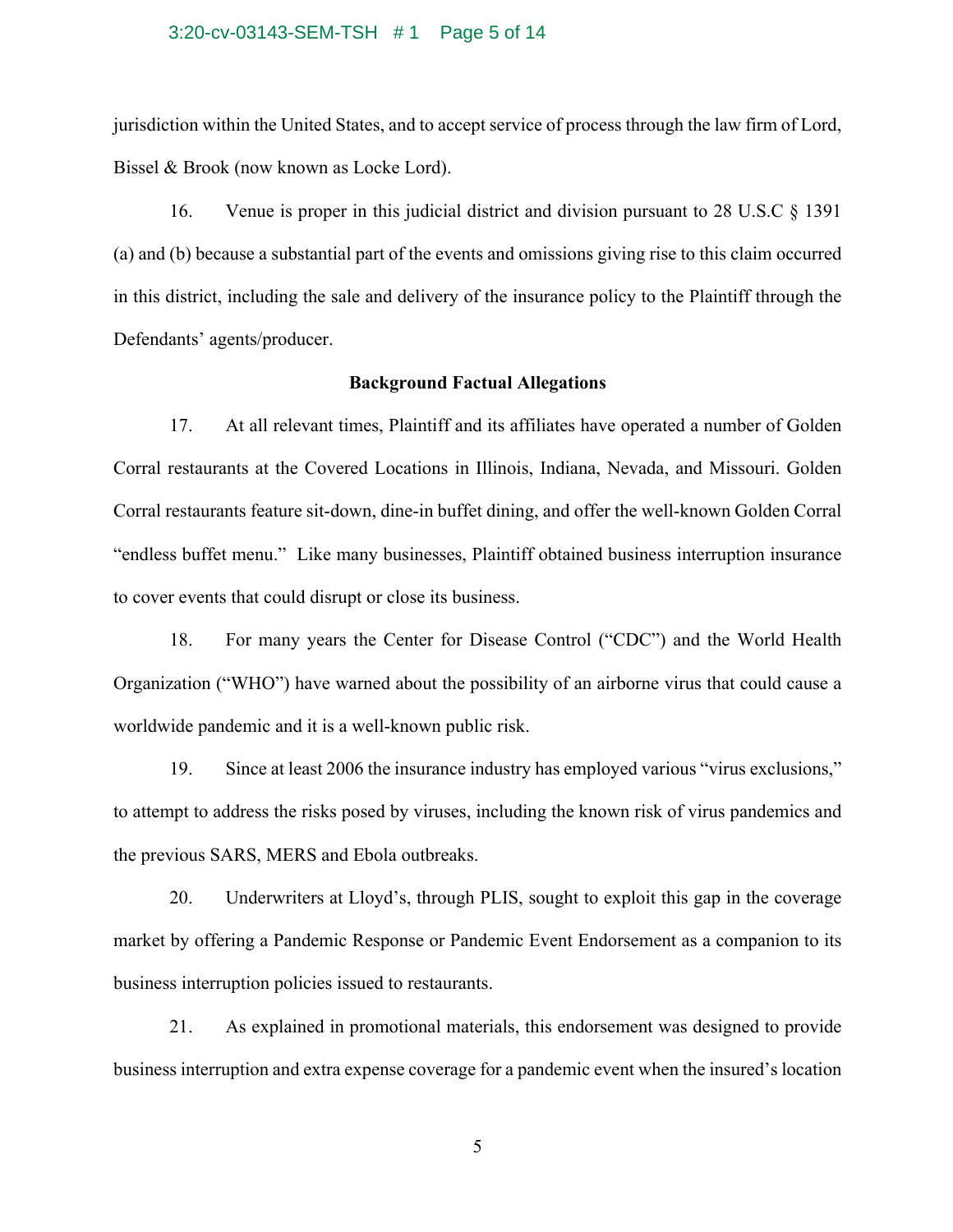### 3:20-cv-03143-SEM-TSH # 1 Page 6 of 14

was closed, "whether individually or as part of an area wide multi-business shut-down." As touted, this "innovative coverage specifies *more than 20 different diseases* that are covered under this endorsement … afford[ing] strong defense against microscopic, but deadly threats" (emphasis in original). Underwriters at Lloyds, through PLIS, urged potential purchasers of this coverage to "Vaccinate Your Bottom Line."

22. Realizing that a future pandemic could be catastrophic for Plaintiffs dine-in restaurant business, Plaintiff added the Pandemic Endorsement to its business interruption policy for the policy period November 1, 2019 to November 1, 2020.

23. Under the Pandemic Endorsement, Underwriters at Lloyd's agreed to provide up to \$1 million of coverage for "Pandemic Events." A "Pandemic Event" is defined as "the announcement by a Public Health Authority that a specific Covered Location is being closed as a result of an Epidemic declared by the CDC or WHO." An epidemic under the endorsement involves an occurrence of a "Covered Disease" listed in the endorsement including "its mutations" or variations." Severe Acute Respiratory Syndrome-associated Coronavirus ("SARS-CoV) disease" is a listed Covered Disease.

## **The SARS-CoV-2 Pandemic**

24. Infection with Severe Acute Respiratory Syndrome ("SARS") coronavirus (SARS-CoV) can cause a severe viral respiratory illness.

25. SARS – which research suggests originated in bats - was first reported in Asia in February, 2003. The illness spread to more than two dozen countries in North America, South America, Europe, and Asia before the SARS global outbreak was contained.

26. In 2019, a coronavirus was discovered in Wuhan, China.

27. Like SARS-CoV, this virus is a betacoronavirus with its origins in bats.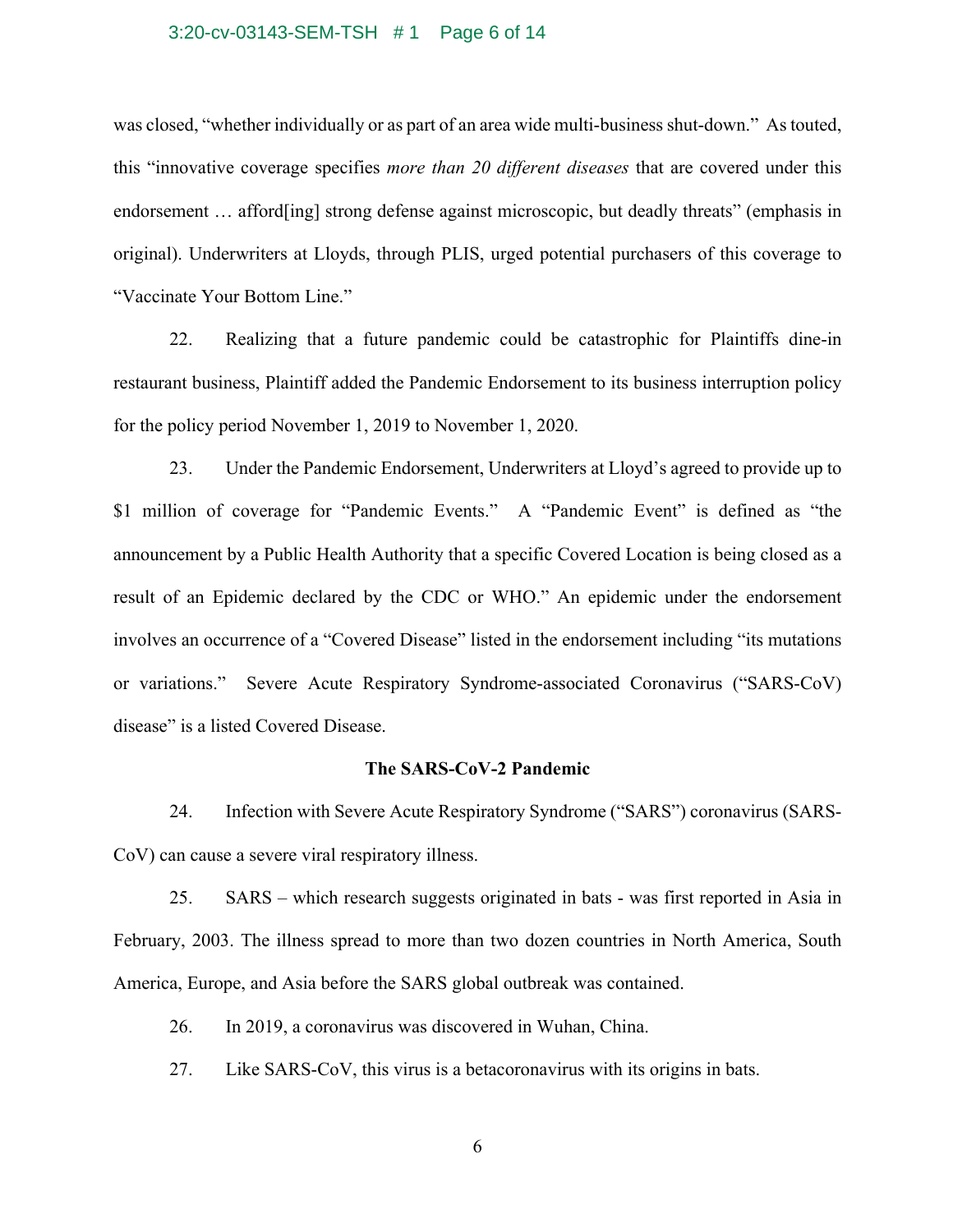## 3:20-cv-03143-SEM-TSH # 1 Page 7 of 14

28. According to the CDC, the source of the current virus is a seafood and live animal market in Wuhan, suggesting the virus jumped from bats, through an intermediary animal, to humans.

29. The Coronavirus Study Group ("CSG") of the International Committee on Taxonomy of Viruses ("ICTV"), which is responsible for developing the official classification of viruses assessed the virus strain discovered in Wuhan, China and designated it as Severe Acute Respiratory Syndrome coronavirus 2 (SARS-CoV-2).

30. As the WHO stated, ICTV chose SARS-CoV-2 as the name "because the virus is

genetically related to the coronavirus responsible for the SARS outbreak of 2003."

31. Johns Hopkins Center for Health Security recently described the virus in their

SARS-CoV-2 Genetics Bulletin, updated April 16, 2020 as follows:

[T]he Coronavirus Study Group (CSG) . . . officially named the novel coronavirus SARS-CoV-2. The CSG analyzed viral genomes from several patients and assessed phylogenetic (evolutionary) relationships between the new virus and known coronaviruses. **The committee found that the genome of viruses isolated from patients was similar enough to SARS genomes to be considered a variant of SARS, not an entirely novel virus.** While the clinical presentation, epidemiologic patterns, and host range of SARS-CoV-2 may differ from the original SARS-CoV, it is the *genetic* similarity between the 2 viruses that is used to conclude they are the same species. For this reason, **the CSG has named SARS-CoV and SARS-CoV-2 as variants of the species known as** *Severe acute respiratory syndrome– related coronaviruses***.** The name SARS-CoV-2 is distinct from the name of the disease, which the WHO has officially designated COVID-19. (emphasis added)

32. SARS-CoV-2 is the virus that causes the COVID-19 disease implicated in the

ongoing 2019–2020 coronavirus pandemic.

33. On March 11, 2020, the WHO declared the 2019-20 SARS-CoV-2 outbreak a

pandemic (a widespread epidemic).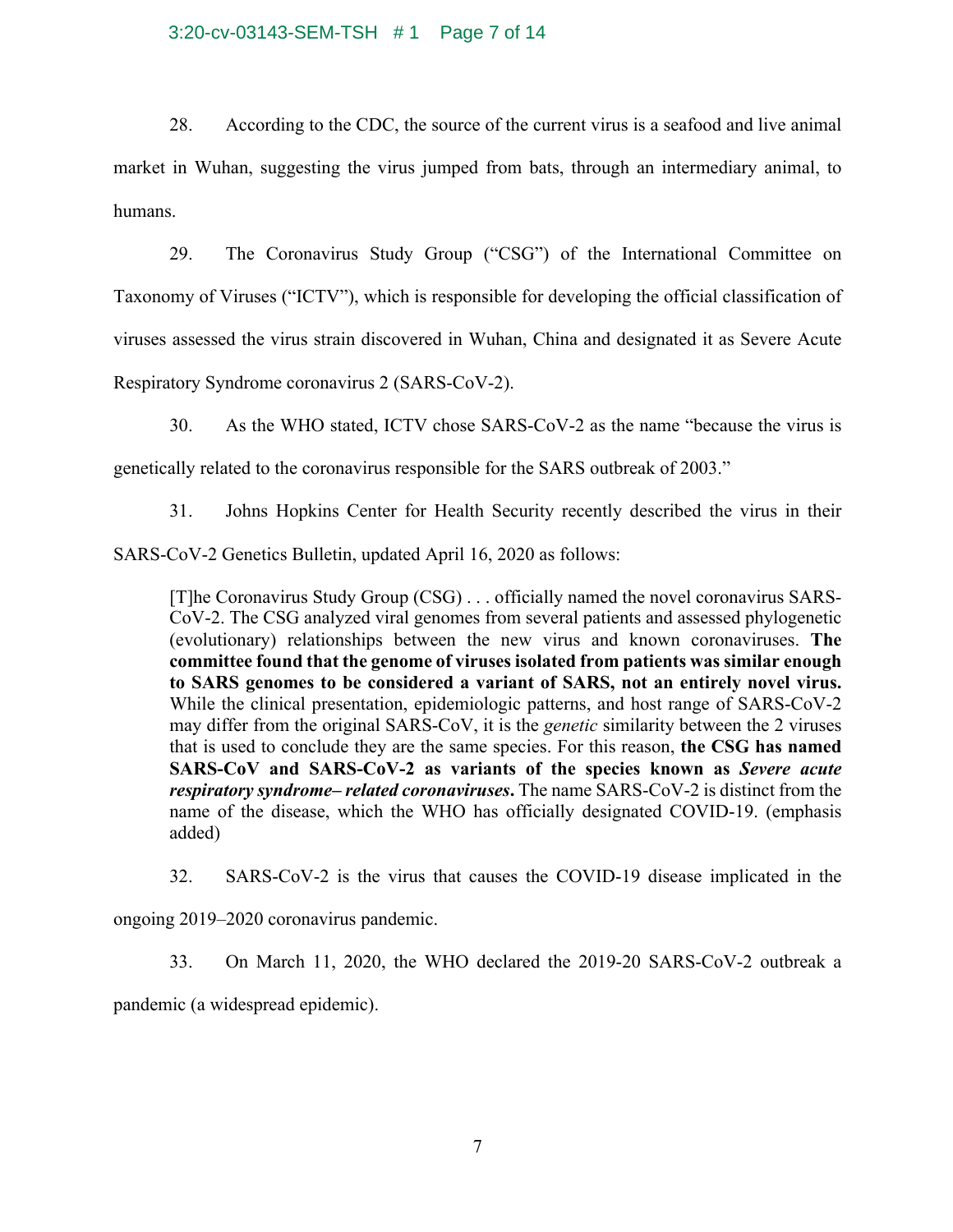## **The Closure Orders**

34. Thereafter, due to the presence of COVID-19 in the communities where the Plaintiff, the Covered Locations and Class members operate their businesses, state authorities mandated "stay at home" orders, "physical distancing" orders, closure and other orders limiting the number of people that can gather in any setting.

35. These orders have had a financially devastating impact on the restaurant and hospitality industry, including the Plaintiff, the Covered Locations and the Class members.

36. For example, on March 16, 2020, in direct response to the COVID-19 outbreak, and pursuant to the Illinois Emergency Management Agency Act, 20 ILCS 3305/1, *et seq.*, Illinois Governor J.B. Pritzker issued Executive Order 2020-07, ordering people to "stay at home" and ordering: "all businesses in the State of Illinois that offer food or beverages for on-premises consumption—including restaurants, bars, grocery stores, and food halls—[to] suspend service for and … not permit on-premises consumption." Executive Order 2020-07 (2020). On March 16, 2020, Governor Holcomb of Indiana issued a similar order entitled Executive Order 20-08. On March 17, 2020 Governor Steve Sisolak of Nevada issued a similar order called a Risk Mitigation Initiative, closing in-person dining, and ultimately entered a Stay at Home Order on April 1, 2020. Governor Parson of Missouri also issued a similar stay at home order (these orders and all extensions thereof are collectively the "Closure Orders.")

37. Illinois Executive Order 2020-07 and the Closure Orders were issued in direct response to the conditions caused by COVID-19, mandated that the public "stay at home" and prohibited the public from accessing the Covered Locations and the Class members' dine-in facilities. Although the Covered Locations were closed, they tried to operate "to go" services at certain of the Covered Locations.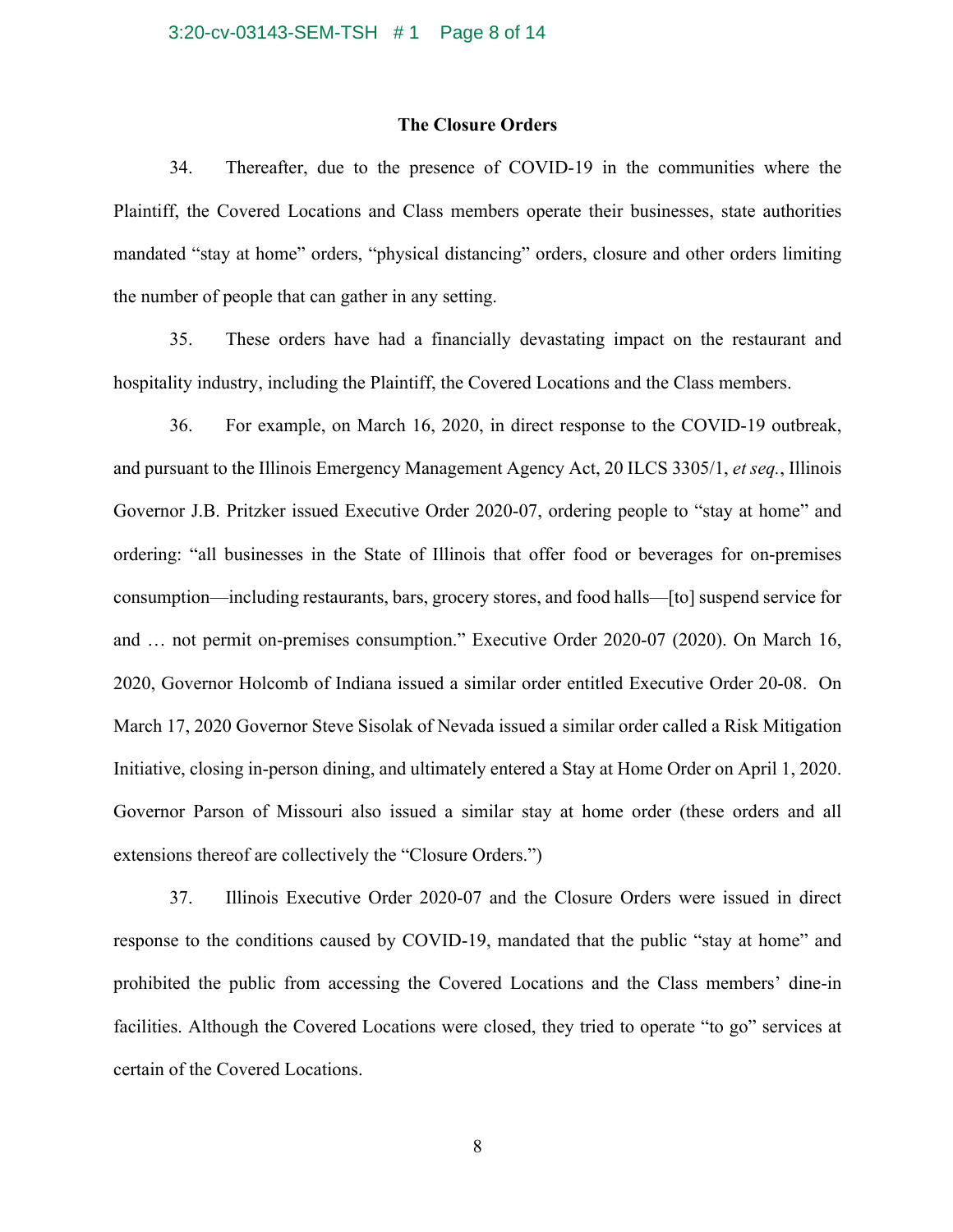### 3:20-cv-03143-SEM-TSH # 1 Page 9 of 14

38. Because Plaintiff's business model is a dine-in restaurant, operating "to go" was cost-prohibitive.

39. As a result of the Closure Orders, Plaintiff, the Covered Locations and the Class members have been forced to close, resulting in substantial lost revenues and forcing the Plaintiff, the Covered Locations and Class members to furlough or lay off the majority of their employees.

40. Due to the Closure Orders, Plaintiff and the Covered Locations suffered significant loss of business income, as patrons have been prohibited to dine in at restaurants.

41. By late March 2020, Plaintiff and the Covered Locations were forced to suspend business operations and close.

42. Plaintiff subsequently made an insurance claim to Defendants, which Defendants denied in a letter dated May 1, 2020.

# **The Claim Under the Pandemic Endorsement, and Defendants Denial of the Claim**

43. The Pandemic Endorsement amends the Policy to provide coverage to Plaintiff and the Covered Locations in the circumstances here.

44. The insuring clause in the Policy indicates it will "indemnify the Insureds for [Actual Net Loss and Incident Response Expenses] provided that such result directly from an Incident that occurs [within the policy period]."

45. The Pandemic Endorsement defines an Incident as a Pandemic Event including (but not limited to) circumstances where the CDC or WHO declared an epidemic, with an epidemic (or here, pandemic) involving an occurrence of a Covered Disease.

46. The Pandemic Endorsement defines a Covered Disease as any number of "pathogens, their mutations, or variations" including Severe Acute Respiratory Syndrome associated Coronavirus (SARS-CoV) disease.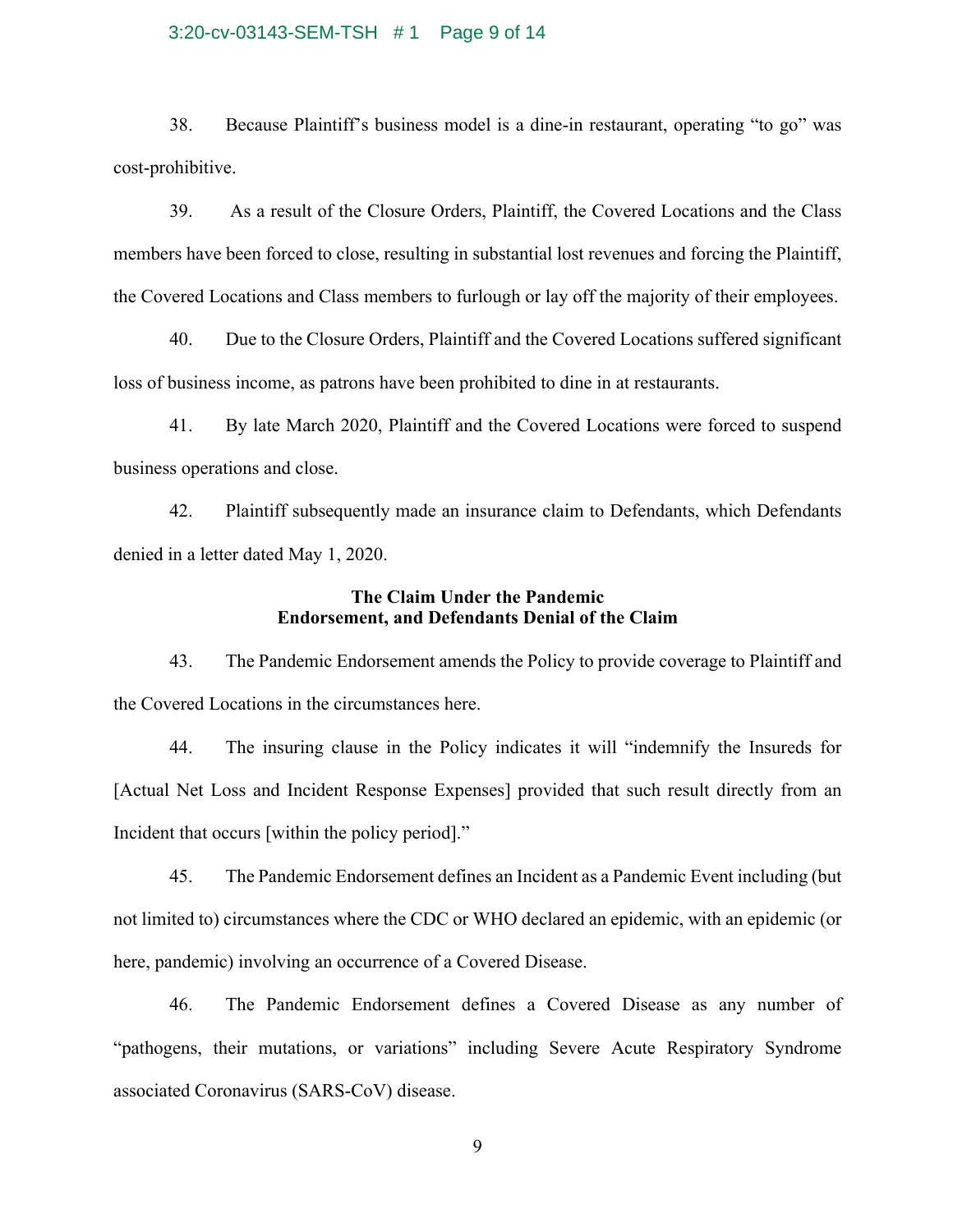#### 3:20-cv-03143-SEM-TSH # 1 Page 10 of 14

47. Defendants denied Plaintiff's claim on the purported grounds that SARS-CoV-2 is not the same pathogen as SARS, or a mutation or variation of it.

48. Defendants are wrong, as SARS-CoV-2 is a variation of SARS.

49. Under the Policy, Defendants promised to cover precisely the type of business losses and expenses Plaintiff and the Covered Locations have suffered and Defendants are obligated to pay for them.

50. In a breach of its contractual obligations, Defendants denied Plaintiff's claim and have failed to pay for the losses and expenses at the Covered Locations.

51. Defendants subsequent letter stating that they would "process" Plaintiff's claim "as if" it was covered under the Pandemic Endorsement, while at the same time reserving rights to deny coverage, changes nothing and gives no comfort to Plaintiff that it will be properly and promptly paid for its covered losses. Defendants did not withdraw their denial of coverage, and have continued to reserve their rights to deny coverage.

52. Upon information belief, Defendants have failed to pay for similar business losses and expenses suffered by hundreds of other insureds holding policies that are, in all material respects, identical to Plaintiff's Policy and specifically the Pandemic Endorsement.

53. Plaintiff and similarly situated class members are entitled to coverage now under the Underwriters at Lloyds Pandemic Endorsement during this pandemic.

## **CLASS ACTION ALLEGATIONS**

54. Pursuant to Fed. R. Civ. P. 23(a) and (b)(2) and/or (b) (3), Plaintiff, on behalf of itself and others similarly situated, seeks certification of the following class:

> All persons and entities in the United States who made insurance claims with Defendants for loss of business income and/or expenses under the Underwriters at Lloyd's Pandemic Event Endorsement for which Defendants have denied coverage. or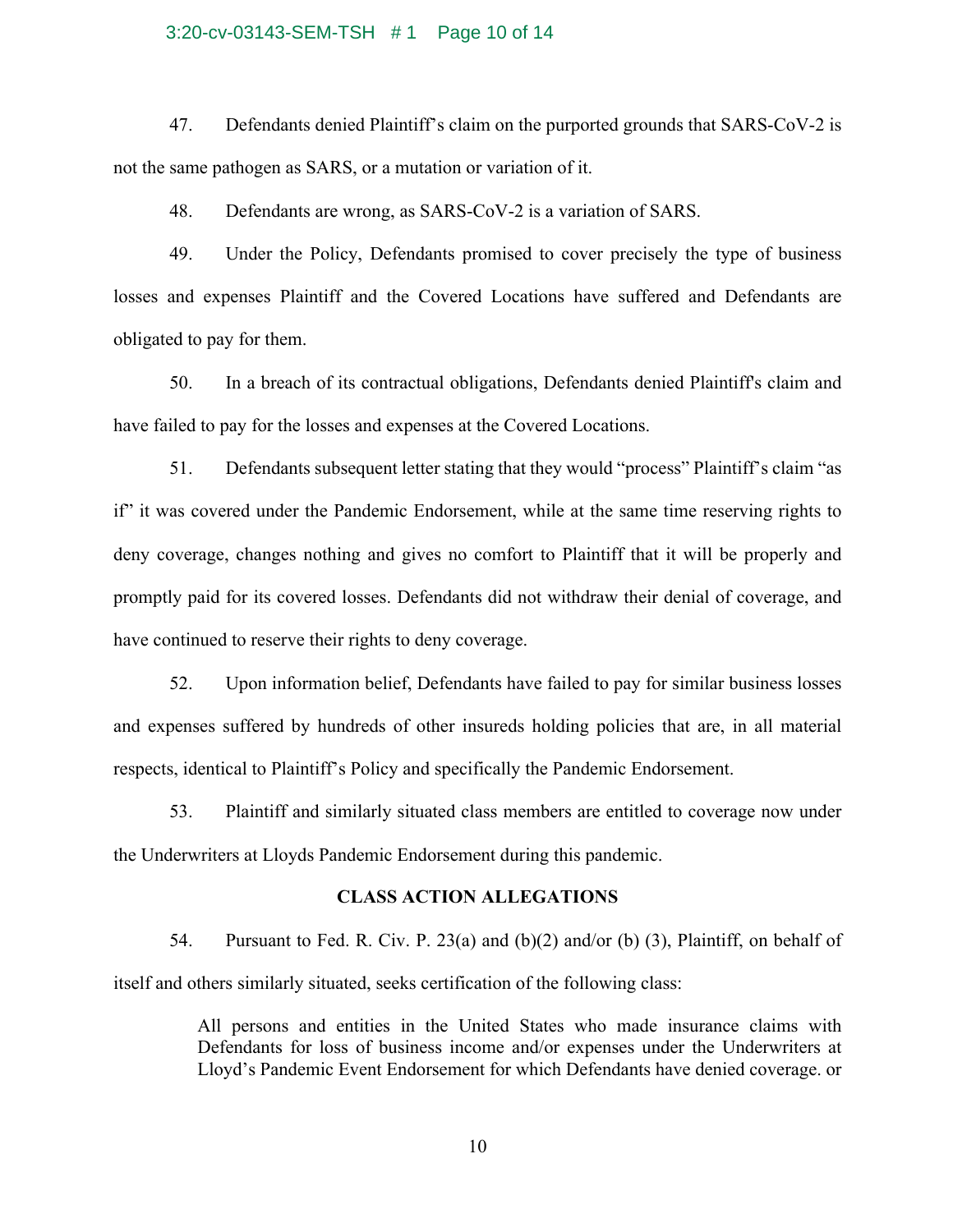#### 3:20-cv-03143-SEM-TSH # 1 Page 11 of 14

have otherwise failed to acknowledge coverage, on the grounds that SARS-CoV-2 is not a mutation or variation of SARS (the "Class").

55. Excluded from the Class are Defendants, as well as their officers, employees, agents or affiliates, and any judge who presides over this action, as well as all past and present employees, officers and directors of Defendants. Plaintiff reserves the right to amend or modify the Class definition with greater specificity or division into subclasses after it has had an opportunity to conduct discovery.

56. This action satisfies each of the requirements of Fed. R. Civ. P. 23 and is well suited for class adjudication.

57. Numerosity. Fed. R. Civ*.* P. 23(a)(1). The Class is so numerous that joinder of all members is unfeasible and not practicable. While the precise number of Class members has not yet been determined, it is readily identifiable from information and records in Defendants' possession. Plaintiff is informed and believes that hundreds of businesses are insured by Defendants with policies substantively identical to Plaintiff's Policy containing the Pandemic Endorsement and were denied coverage on the same grounds as Plaintiff.

58. Commonality. Fed. R. Civ. P. 23(a)(2). There are several questions of law and fact common to the Class. These common questions of law and fact include, without limitation, whether SARS-Co-V-2 is a variant of SARS and whether Defendants breached their insurance policy agreements with Plaintiff and the Class by denying valid claims for coverage made under the terms of those agreements, by falsely claiming SARS-Co-V-2 is not such a variant.

59. Typicality. Fed. R. Civ. P. 23(a)(3). Plaintiff's claims are typical of the claims of other Class members. Plaintiff and all Class members were harmed by the same unlawful conduct, that is, Defendants' wrongful denial of valid claims for coverage on the grounds is SARS-Co-V-2 is not a variant of SARS.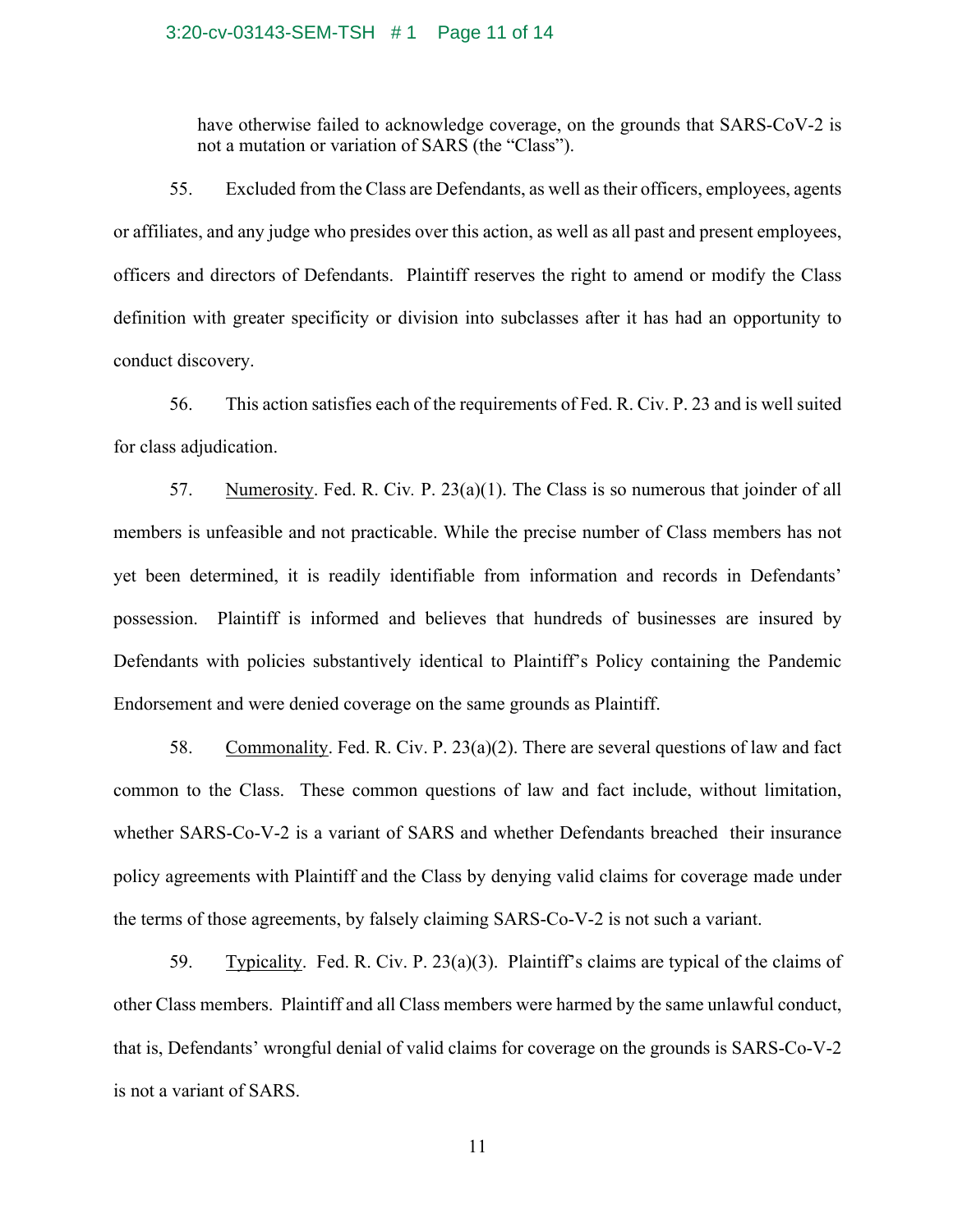#### 3:20-cv-03143-SEM-TSH # 1 Page 12 of 14

60. Adequacy of Representation. Fed. R. Civ. P. 23(a)(4). Plaintiff will fairly and adequately represent and protect the interests of the other members of the Class. The interests of the Plaintiff are coincident with, and not antagonistic to, those of the Class, and Plaintiff's Counsel are competent and experienced in litigating class actions.

61. Predominance. Fed. R. Civ. P. 23(b)(3). Questions of law and fact common to the members of the Class predominate over questions that may affect only individual class members. In uniformly denying claims by falsely claiming that SARS-Co-V-2 is not a variant of SARS, Defendants have acted on grounds generally applicable to the entire Class, thereby making damages with respect to the Class as a whole appropriate.

62. Superiority of Class Action. Fed. R. Civ. P. 23(b)(3). A class action is superior to other available methods for the fair and efficient adjudication of this controversy since joinder of all the members of the Class is impracticable. Furthermore, the adjudication of this controversy through a class action will avoid the possibility of inconsistent and potentially conflicting adjudication of the asserted claims, and there will be no difficulty in the management of this litigation as a class action.

# **Claim For Breach of Contract (On Behalf of Plaintiff and the Class)**

63. Plaintiff hereby re-alleges every factual allegation contained above.

64. Defendants have entered into contracts with Plaintiff and the Class under which Defendants agreed to provide insurance coverage to Plaintiff and the Class pursuant to the terms of their commercial policy agreements including the Pandemic Endorsement.

65. Plaintiff and the Class performed all their obligations under these contracts.

66. Defendants breached its contracts with Plaintiff and the Class by improperly denying coverage or failing to acknowledge coverage.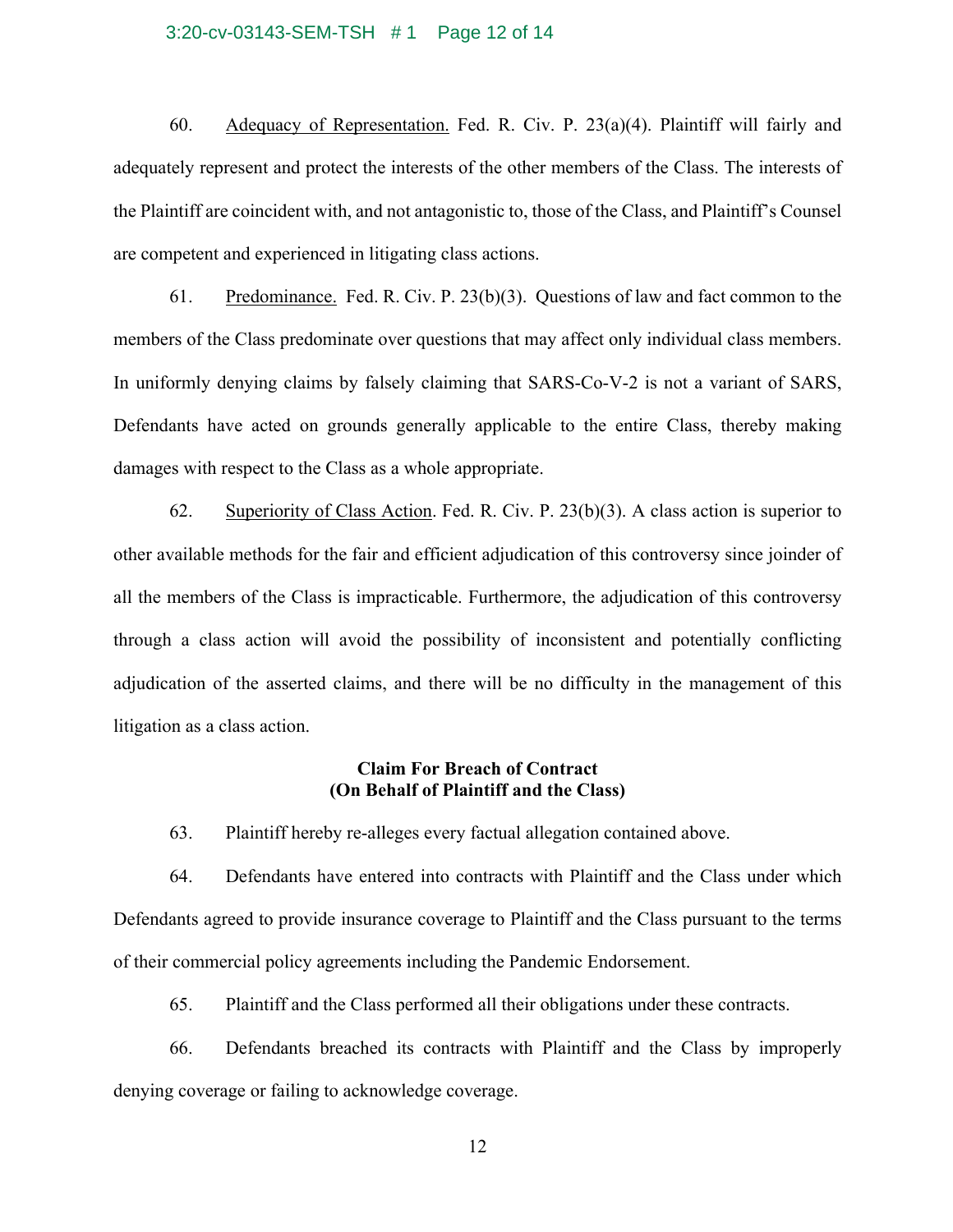### 3:20-cv-03143-SEM-TSH # 1 Page 13 of 14

67. Plaintiff and the Class have sustained damages as a result of Defendants' breaches of contract in an amount to be proven at trial.

## **Request for Relief**

WHEREFORE, Plaintiff, individually and on behalf of the other members of the Class proposed in the Complaint, respectfully request that the Court enter judgment in its favor and against Defendants, as follows:

- A. Declaring that this action is a proper class action, certifying the Class as requested herein, designating Plaintiff as Class Representative and appointing the undersigned counsel as Class Counsel;
- B. Ordering Defendants to pay actual damages to Plaintiff and the other members of the Class;
- C. Ordering Defendants to pay attorneys' fees and litigation costs to Plaintiff and the other members of the Class;
- D. Ordering Defendants to pay both pre- and post-judgment interest on any amounts awarded; and,
- E. Ordering such other and further relief as may be just and proper.

## **Jury Demand**

Plaintiff demands a trial by jury of all claims in this Complaint so triable.

Respectfully submitted,

RJH Management Corp. d/b/a Golden Corral, and all others similarly situated,

Dated: June 11, 2020

Joseph M. Vanek (ARDC # 6197046) Greg Shinall (ARDC # 6204392) Gregg R. Hague (ARDC # 6188006) s/John P. Bjork